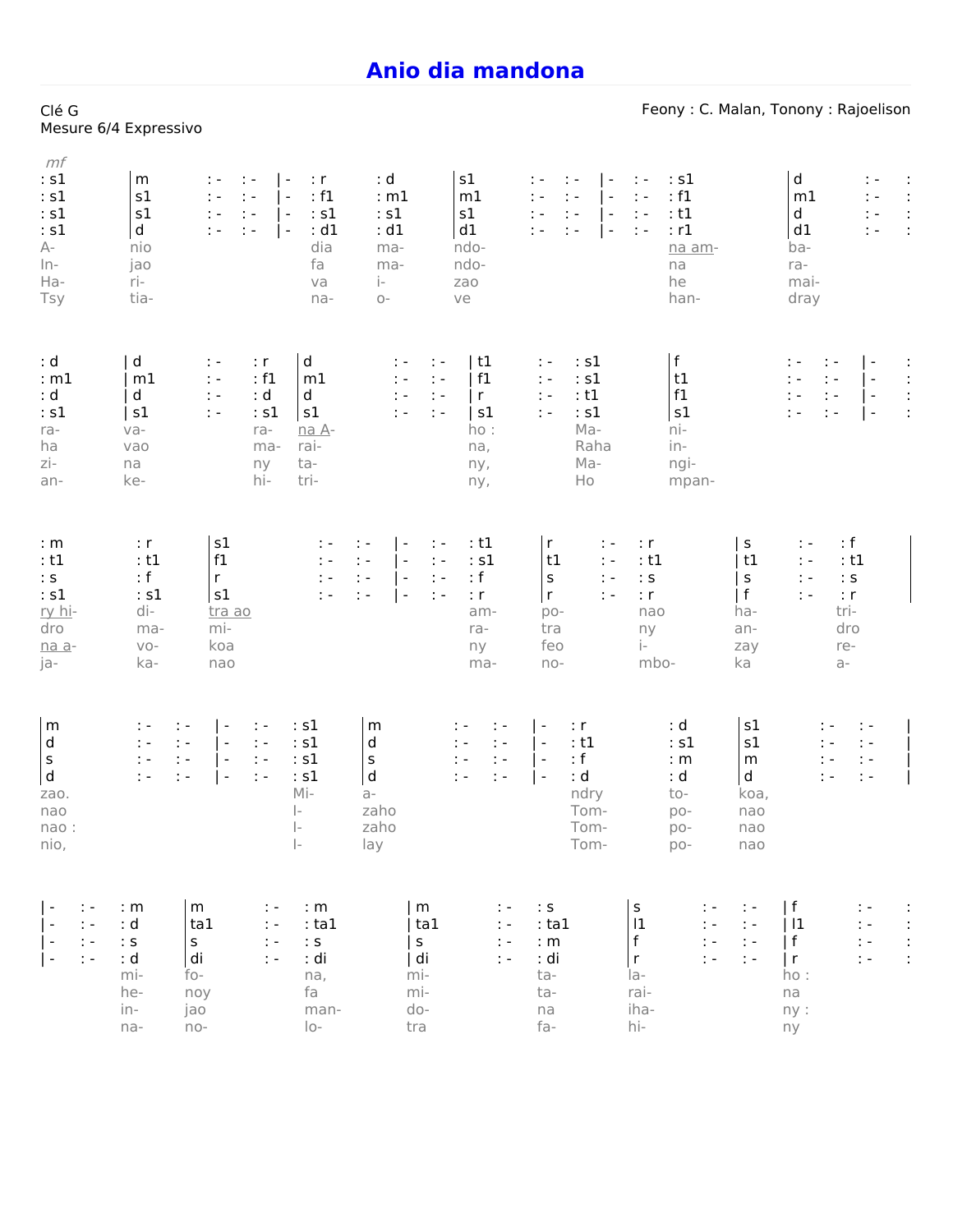| : $f$<br>: 11<br>: f<br>: r<br>$V_0$ -<br>$V_0$ -<br>$Vo-$<br><b>Ny</b>                                           | f<br>t1<br>$r_{\parallel}$<br>s1<br>hay<br>hay<br>hay<br>ra-                                                                                           | $\ddot{\phantom{1}}$<br>$\mathcal{I}$ .<br>$\overline{\phantom{m}}$<br>$\ddot{\gamma}$ =<br>$\ddot{\nu}$ =<br>$\overline{\phantom{a}}$<br>$\mathcal{I}=\mathcal{I}$<br>$\mathcal{L}$ =<br>l -<br>$\ddot{z}$<br>$\ddot{\phantom{1}}$ .<br>$\vert$ - | : m<br>: r<br>: t1<br>: t1<br>: f<br>$\therefore$ S<br>: s1<br>: s1<br>$VO -$<br>re,<br>$VO -$<br>re,<br>$VO -$<br>re,<br>hoa-<br>ny                                                                                  | s1<br>s1<br>${\sf m}$<br>$\mathsf{d}$<br>hay !<br>hay !<br>hay !<br>nao!                                                                                                                                                                                                                                                                                                                                                                                                                      | $\ddot{\phantom{1}}$ .<br>t -<br>$\overline{\phantom{a}}$<br>$\ddot{\nu}$ =<br>$\mathbb{R}$ =<br>$\overline{\phantom{a}}$<br>$\mathbb{C} \subset \mathbb{R}$<br>t -<br>l –<br>$\ddot{\gamma}$ =<br>$\mathcal{L} =$<br>$\vert$ -                    | : d<br>$\ddot{\phantom{1}}$<br>: s1<br>$\ddot{\phantom{1}}$<br>$\ddot{\phantom{1}}$ .<br>: m<br>: d<br>$\ddot{ }$ -<br>$\Big\vert -$<br>Ha-<br>Fo-<br>Aza                                                                                                                                                                                                                                                                                                                                                      | m<br>$\mathcal{I}^{\mathcal{I}}$ .<br>s1<br>$\ddot{\phantom{1}}$<br>d<br>$\mathbb{S}^2$ .<br>$\mathbb{R}^2$<br>s1<br>za-<br>ni-<br>toa-<br>$e-$                                                                                                                                                                                                                                                                                                                    | $\ddot{\phantom{0}}$<br>$\ddot{\phantom{a}}$<br>ł, |
|-------------------------------------------------------------------------------------------------------------------|--------------------------------------------------------------------------------------------------------------------------------------------------------|----------------------------------------------------------------------------------------------------------------------------------------------------------------------------------------------------------------------------------------------------|-----------------------------------------------------------------------------------------------------------------------------------------------------------------------------------------------------------------------|-----------------------------------------------------------------------------------------------------------------------------------------------------------------------------------------------------------------------------------------------------------------------------------------------------------------------------------------------------------------------------------------------------------------------------------------------------------------------------------------------|----------------------------------------------------------------------------------------------------------------------------------------------------------------------------------------------------------------------------------------------------|----------------------------------------------------------------------------------------------------------------------------------------------------------------------------------------------------------------------------------------------------------------------------------------------------------------------------------------------------------------------------------------------------------------------------------------------------------------------------------------------------------------|--------------------------------------------------------------------------------------------------------------------------------------------------------------------------------------------------------------------------------------------------------------------------------------------------------------------------------------------------------------------------------------------------------------------------------------------------------------------|----------------------------------------------------|
| : r<br>: f1<br>: t1<br>: s1<br>ho,<br>sy<br>na<br>la                                                              | m<br>s1<br>t1<br>s1<br>$To-$<br>soa<br>me-<br>re,                                                                                                      | : r<br>$\sim$<br>: f1<br>$\ddot{\phantom{0}}$ .<br>: t1<br>$\ddot{\nu}$ =<br>: s1<br>$\ddot{\nu}$ =<br>mpo-<br>$a -$<br><u>ty i</u> -<br>fi-                                                                                                       | d<br>m1<br>$\mathsf d$<br>d1<br>nao.<br>nao.<br>zao.<br>dio.                                                                                                                                                          | $\ddot{\nu}$ =<br>$\mathcal{L} =$<br>$\vdash$<br>$\ddot{\phantom{1}}$ .<br>$\ddot{\nu}$ =<br>$\vert$ -<br>$\frac{1}{2}$ .<br>$\ddot{\chi}$ =<br>$\vert$ -<br>$\ddot{\phantom{1}}$<br>$\vert$ -<br>$\ddot{\Sigma}$ =                                                                                                                                                                                                                                                                           | mf<br>${\sf S}$<br>$\ddot{\gamma}$ =<br>$\ddot{\phantom{1}}$<br>$\ddot{\phantom{0}}$ .<br>t1<br>$\mathbb{C} \subset \mathbb{R}$<br>$\ddot{\phantom{1}}$ .<br>$\mathcal{L}$<br>$r_{\parallel}$<br>$\ddot{\Sigma}$ =<br>s1<br>$\mathcal{L}$<br>$Vo-$ | t -<br>$\ddot{\phantom{1}}$ .<br>$\frac{1}{2}$ .<br>$\ddot{\phantom{1}}$<br>$\mathbb{R}^2$<br>$\frac{1}{2}$ .<br>$\ddot{\phantom{1}}$<br>$\ddot{z}$ =                                                                                                                                                                                                                                                                                                                                                          | $\mathbb{Z}^n$<br>$\overline{\phantom{a}}$<br>÷.<br>$\blacksquare$<br>$\mathbb{C} \subset \mathbb{R}$<br>$\ddot{\phantom{1}}$ .<br>$\mathcal{C} =$<br>l -<br>$\ddot{z}$<br>$\mathcal{I}^{\mathcal{I}}$ =<br>l -<br>$\ddot{z}$ =                                                                                                                                                                                                                                    |                                                    |
| r<br>t1<br>$\mathsf{s}$<br>s1<br>hay,                                                                             | $\ddot{\phantom{1}}$<br>$\ddot{a}$<br>$\frac{1}{2}$ =<br>$\ddot{z}$                                                                                    | $\zeta \sim$<br>$\ddot{ }$ =<br>l -<br>$\ddot{z}$<br>$\frac{1}{2}$ .<br>$\mathsf{I}$ –<br>$\mathcal{I}=\mathcal{I}$<br>$\mathsf{I}$ -<br>$\ddot{z}$ =<br>$\ddot{z}$ =<br>$\ddot{z}$ =<br>$\vert$ -                                                 | $\mathsf S$<br>$\ddot{\phantom{1}}$ .<br>t1<br>$\ddot{\chi}$ =<br>$r_{\parallel}$<br>$\ddot{\chi}$ =<br>s1<br>$\ddot{z}$<br>О,                                                                                        | ÷.<br>÷.<br>$\mathbb{C}^2$<br>$\mathbb{C} \subset \mathbb{R}$<br>$\mathsf{I}$ –<br>$\ddot{\phi}$ =<br>$\mathbb{C} \subset \mathbb{R}$<br>I÷<br>$\ddot{\phantom{0}}$ .<br>$\mathbb{R}$ =<br>$\vert$ -                                                                                                                                                                                                                                                                                          | : f<br>÷,<br>$\overline{\phantom{a}}$<br>: t1<br>$\ddot{\phantom{1}}$<br>$\colon \mathsf{s}$<br>$\ddot{\phantom{1}}$ .<br>: s1<br>$\mathbb{C} \subset \mathbb{R}$<br>$VO-$                                                                         | m<br>$\mathsf{d}$<br>$\sf s$<br>$\mathsf{d}$<br>hay !                                                                                                                                                                                                                                                                                                                                                                                                                                                          | ÷.<br>÷ -<br>$\ddot{\phantom{1}}$ .<br>$\mathbb{C} \subset \mathbb{R}$<br>$\ddot{\phi}$ =<br>$\mathbb{C} \subset \mathbb{R}$<br>$\ddot{\phi}$ =<br>$\mathbb{C} \subset \mathbb{R}$                                                                                                                                                                                                                                                                                 |                                                    |
| $\vert$ -<br>$\vert$ -<br>- ا<br>l -                                                                              | 9/4<br>: d<br>$\ddot{\phantom{1}}$ .<br>$\frac{1}{2}$ .<br>: d<br>$\mathbb{C}$ -<br>: m<br>: d<br>$\ddot{\phantom{1}}$ .<br>Raha-                      | f<br>$\frac{1}{d}$<br>$\mathsf{f}$<br>mi-                                                                                                                                                                                                          | f <br>$\ddot{\phantom{1}}$ .<br>$\ddot{\phantom{0}}$ .<br>$\frac{1}{2}$ .<br> t1<br>$\ddot{\gamma}$ =<br>$\begin{array}{c} 1 \\ 1 \\ 1 \end{array}$<br>$\ddot{\Sigma}$ =<br>$\vert$ s<br> r <br>$\frac{1}{2}$ .<br>sy | f<br>$\ddot{\phantom{1}}$ .<br>$\mathbb{C} \subset \mathbb{R}$<br>t1<br>$\ddot{\phantom{0}}$ .<br>$\ddot{z}$<br>$\frac{1}{2}$ .<br>$\sf S$<br>$\ddot{\nu}$ =<br>$\frac{1}{2}$ .<br>$\mathsf{r}$<br>$\mathbb{R}$ =<br>ma-                                                                                                                                                                                                                                                                      | : ${\sf s}$<br>: t1<br>: ${\sf s}$<br>: m<br>moha                                                                                                                                                                                                  | $\pm 1$<br>: t1<br>: ${\sf s}$<br>: f<br>ny                                                                                                                                                                                                                                                                                                                                                                                                                                                                    | s<br>t -<br>÷.<br>d<br>$\mathbb{C} \subset \mathbb{R}$<br>$\ddot{\nu}$ =<br>$\sf S$<br>$\ddot{\nu}$ =<br>$\ddot{\gamma}$ =<br>$\frac{1}{2}$ . $\frac{1}{2}$<br>m<br>$\ddot{z}$<br>tra-                                                                                                                                                                                                                                                                             |                                                    |
| $\mathsf{d}$<br> 11<br>$\begin{array}{c} f \\ f1 \end{array}$<br>no,                                              | $\mathbb{C} \subset \mathbb{R}$<br>$\frac{1}{2}$ .<br>$\mathcal{C} =$<br>$\begin{array}{ccc} 1+&1+&1\\ 1+&1+&1 \end{array}$                            | : f<br>$\overline{\phantom{a}}$<br>: 11<br>$\vert$ -<br>: d<br>: $f1$<br>Di-                                                                                                                                                                       | $\begin{bmatrix} s \\ d \end{bmatrix}$<br>: m<br>: s1<br>: d<br>$\mathsf{m}$<br>s1<br>: s1<br>hi-<br>a                                                                                                                | : m<br>÷.<br>$\ddot{\phantom{1}}$<br>: s1<br>$\ddot{\nu}$ =<br>: d<br>$\ddot{\phantom{1}}$ :<br>: s1<br>di-                                                                                                                                                                                                                                                                                                                                                                                   | m<br>s1<br>  t1<br>s1<br>tra Aho                                                                                                                                                                                                                   | $\ddot{z}$                                                                                                                                                                                                                                                                                                                                                                                                                                                                                                     | $\ddot{\phantom{1}}$ .<br>$\ddot{\phantom{1}}$ .<br>$\vert$ -<br>$\sim 1$ $\sim$<br>$\ddot{\nu}$ =<br>生 セ トロ                                                                                                                                                                                                                                                                                                                                                       | ÷<br>$\ddot{\phantom{a}}$<br>$\frac{1}{2}$         |
| : r<br>: f1<br>: t1<br>: s1<br>a-                                                                                 | d <br>$\mid$ m1<br> d <br> d1<br>nio.                                                                                                                  |                                                                                                                                                                                                                                                    |                                                                                                                                                                                                                       |                                                                                                                                                                                                                                                                                                                                                                                                                                                                                               | mf<br>$\cdot$ s1<br>$\begin{array}{c} \circ \mathsf{s1} \\ \circ \mathsf{s1} \end{array}$<br>: s1<br>Raha                                                                                                                                          | $\begin{vmatrix} r & & \mathbf{i} & \mathbf{j} & \mathbf{k} \\ s1 & & \mathbf{i} & \mathbf{j} & \mathbf{k} \\ t1 & & \mathbf{i} & \mathbf{j} & \mathbf{k} \\ s1 & & \mathbf{i} & \mathbf{j} & \mathbf{k} \\ \end{vmatrix} \times \mathbf{r} \begin{vmatrix} r & & \mathbf{j} & \mathbf{k} \\ r & & \mathbf{k} & \mathbf{k} \\ r & & \mathbf{k} & \mathbf{k} \\ r & & \mathbf{k} & \mathbf{k} \\ r & & \mathbf{k} & \mathbf{k} \\ r & & \mathbf{k} & \mathbf{k} \\ r & & \mathbf{k} & \mathbf{k} \\ r &$<br>mi- | sy                                                                                                                                                                                                                                                                                                                                                                                                                                                                 |                                                    |
| $\begin{array}{l} \mathbf{1} \vdash \mathbf{1} \vdash \mathbf{1} \vdash \mathbf{1} \vdash \mathbf{1} \end{array}$ | r<br>$\mathcal{L}(\mathcal{F})$<br>$\mathbb{C}[\tau]$<br> t1 <br>$\pm$ $\pm$<br>f<br>$\frac{1}{2}$ .<br>s1<br>ma-                                      | : m<br>: t1<br>: m<br>: s1<br>moha                                                                                                                                                                                                                 | : f<br>: t1<br>: r<br>: s1<br>ny                                                                                                                                                                                      | s <br>$\mathcal{L}(\mathcal{A})$<br>$\begin{array}{ll} &\mbox{if}&\mbox{if}\\ &\mbox{if}&\mbox{if}\\ \mbox{if}&\mbox{if}\\ \mbox{if}&\mbox{if}\\ \mbox{if}&\mbox{if}\\ \mbox{if}&\mbox{if}\\ \mbox{if}&\mbox{if}\\ \mbox{if}&\mbox{if}\\ \mbox{if}&\mbox{if}\\ \mbox{if}&\mbox{if}\\ \mbox{if}&\mbox{if}\\ \mbox{if}&\mbox{if}\\ \mbox{if}&\mbox{if}\\ \mbox{if}&\mbox{if}\\ \mbox{if}&\mbox{if}\\ \mbox{if}&\mbox{if}\\ \mbox{if}&\mbox{if}\\ \mbox{if}&\$<br> s1<br>$\mid$ m<br> d <br>tra- | 11<br>$\sim$ $-$<br>$\begin{vmatrix} f1 \\ d \end{vmatrix}$<br> f1 <br>no,                                                                                                                                                                         | $\mathbb{Z}[\pi]$<br>$\mathcal{L}(\mathcal{F})$<br>$\vert$ -<br>$\begin{tabular}{ c c c c c c c c c } \hline $i$ & $i$ & $i$ & $i$ & $i$ \\ \hline $i$ & $i$ & $i$ & $i$ & $i$ & $i$ \\ \hline $i$ & $i$ & $i$ & $i$ & $i$ & $i$ \\ \hline $i$ & $i$ & $i$ & $i$ & $i$ & $i$ \\ \hline \end{tabular}$                                                                                                                                                                                                          | : f<br>$\mathcal{L} =$<br>$\mathcal{O}(\mathcal{E})$<br>: 11<br>: d<br>: f1<br>Dia                                                                                                                                                                                                                                                                                                                                                                                 |                                                    |
| m<br>s1<br>$\mathsf{d}$<br> s1 <br>hi-                                                                            | $\mathcal{L} =$<br>$\ddot{\gamma}$ =<br>$-1 - 1 -$<br>$\ddot{\phantom{1}}$ .<br>$\mathbb{C} \in \mathbb{R}$<br>$-1 - 1 -$<br>$\pm$ $\pm$<br>$\sim 1.4$ | $\vert$ -<br>: r<br>: f1<br>: t1<br>$\vert \vert$ -<br>: s1<br>di-                                                                                                                                                                                 | $\curvearrowright$<br> s <br>: d<br> f1<br>: f1<br>t1<br>: 11<br> s1<br>: s1<br>Aho<br>tra                                                                                                                            | : t1<br>$\ddot{\nu}$ =<br>: f1<br>$\ddot{\phantom{1}}$ .<br>: r<br>$\mathbb{R}^d$<br>: s1<br>$\frac{1}{2}$ .<br>a-                                                                                                                                                                                                                                                                                                                                                                            | nio.                                                                                                                                                                                                                                               |                                                                                                                                                                                                                                                                                                                                                                                                                                                                                                                | $\begin{tabular}{l c c c c c c c c} \hline : & & & & & & & & & \\ \hline : & & & & & & & & & \\ \hline : & & & & & & & & & \\ \hline : & & & & & & & & & \\ \hline : & & & & & & & & & \\ \hline : & & & & & & & & & \\ \hline : & & & & & & & & & \\ \hline : & & & & & & & & & \\ \hline : & & & & & & & & & \\ \hline : & & & & & & & & & & \\ \hline \end{tabular} \hspace{1cm} \begin{tabular}{c c c c} \hline & : & & & & & & & & \\ \hline & : & & & & & &$ |                                                    |